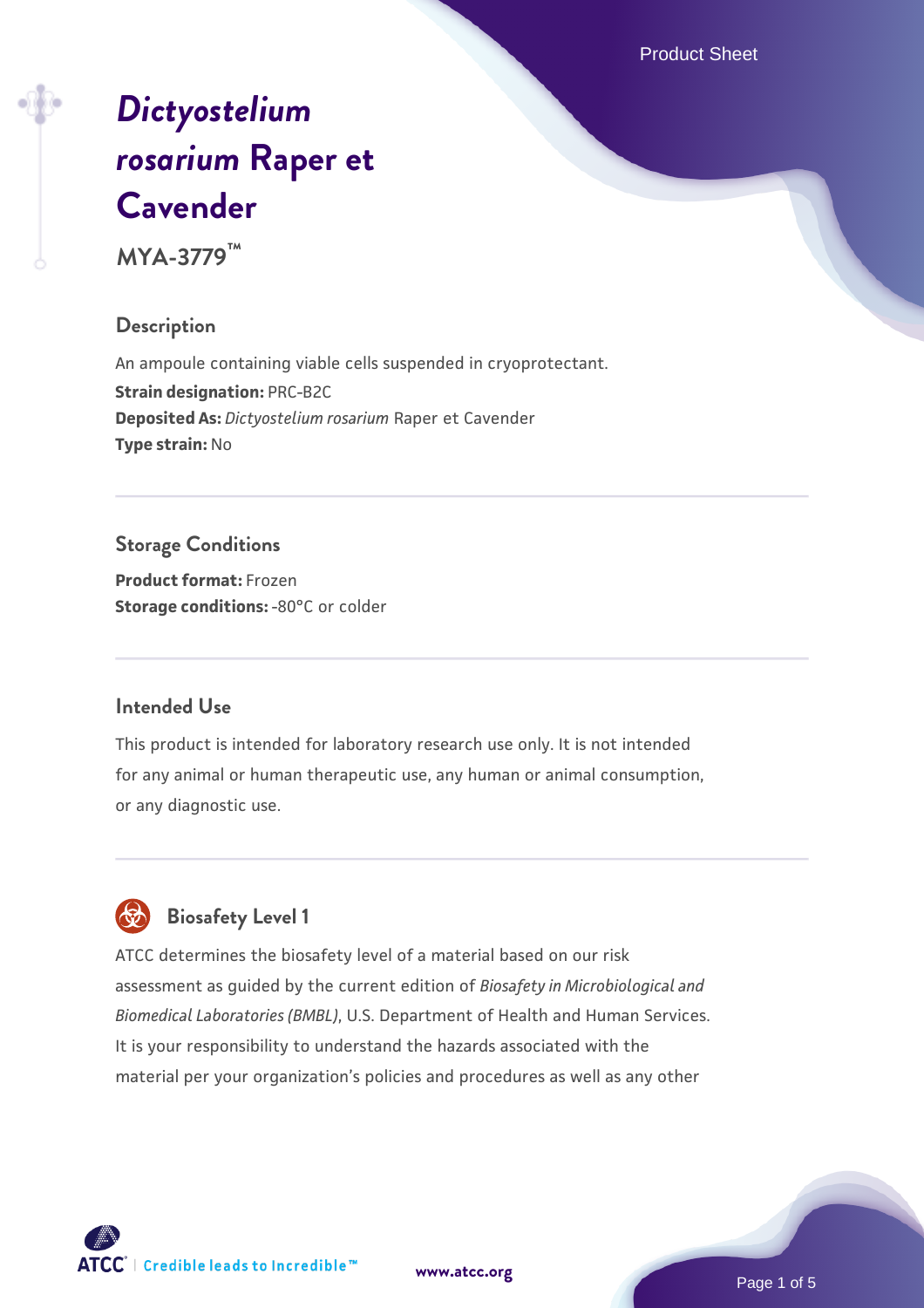applicable regulations as enforced by your local or national agencies.

ATCC highly recommends that appropriate personal protective equipment is always used when handling vials. For cultures that require storage in liquid nitrogen, it is important to note that some vials may leak when submersed in liquid nitrogen and will slowly fill with liquid nitrogen. Upon thawing, the conversion of the liquid nitrogen back to its gas phase may result in the vial exploding or blowing off its cap with dangerous force creating flying debris. Unless necessary, ATCC recommends that these cultures be stored in the vapor phase of liquid nitrogen rather than submersed in liquid nitrogen.

## **Certificate of Analysis**

For batch-specific test results, refer to the applicable certificate of analysis that can be found at www.atcc.org.

#### **Growth Conditions**

**Medium:**  [ATCC Medium 353: Lactose peptone agar](https://www.atcc.org/-/media/product-assets/documents/microbial-media-formulations/3/5/3/atcc-medium-353.pdf?rev=9ed23b356caa4dfebcf9e6590ea13ec3) [ATCC Medium 353: Lactose peptone agar](https://www.atcc.org/-/media/product-assets/documents/microbial-media-formulations/3/5/3/atcc-medium-353.pdf?rev=9ed23b356caa4dfebcf9e6590ea13ec3) [ATCC Medium 2390: Phosphate buffer agar](https://www.atcc.org/-/media/product-assets/documents/microbial-media-formulations/3/9/0/atcc-medium-2390.pdf?rev=89996af703964c13ba1f47c60a6eae4e) **Temperature:** 20°C

## **Handling Procedures**

**Frozen ampoules** packed in dry ice should either be thawed immediately or stored in liquid nitrogen. If liquid nitrogen storage facilities are not available,

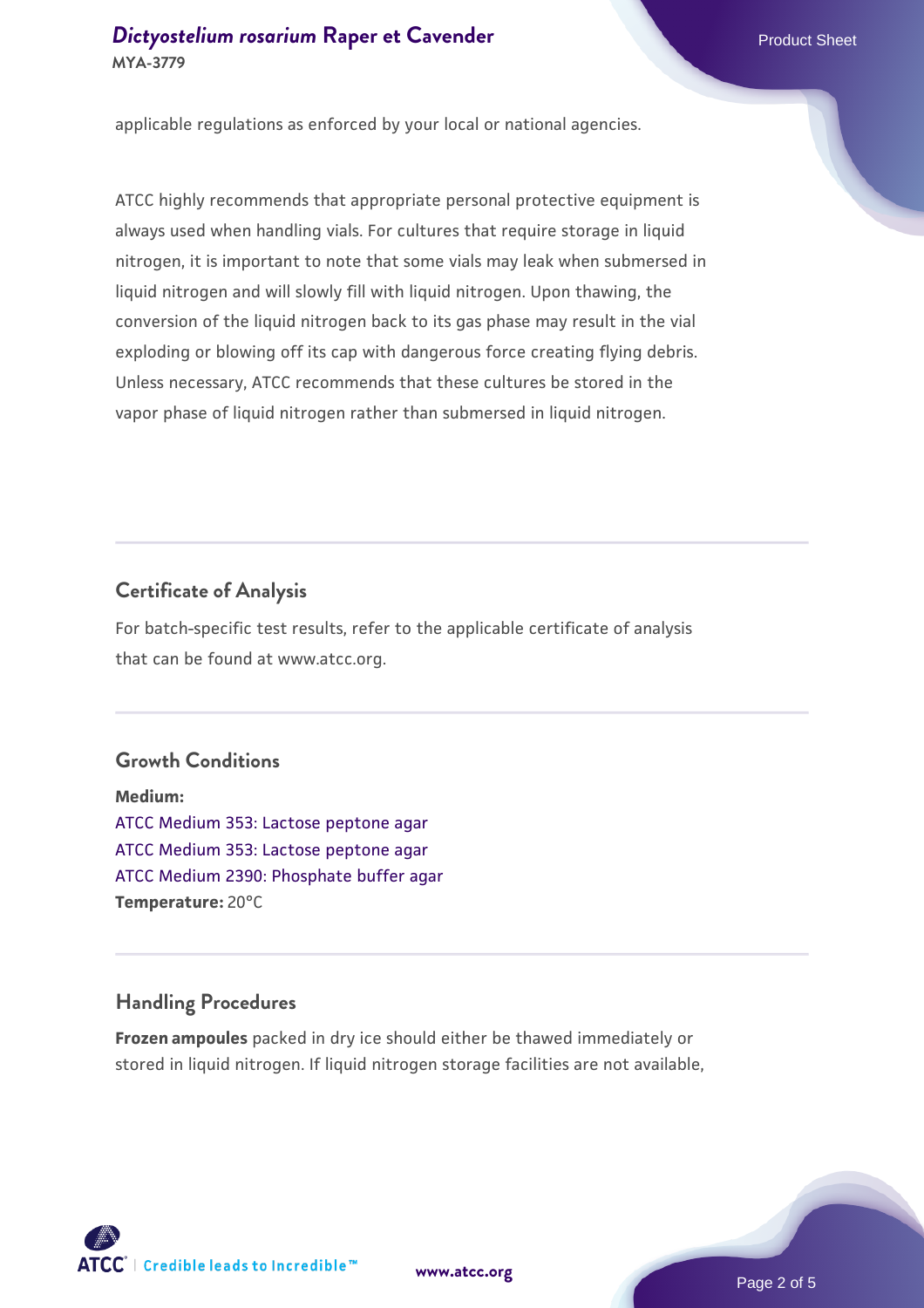frozen ampoules may be stored at or below -70°C for approximately one week. **Do not under any circumstance store frozen ampoules at refrigerator freezer temperatures (generally -20°C)**. Storage of frozen material at this temperature will result in the death of the culture.

- 1. To thaw a frozen ampoule, place in a **25°C to 30°C** water bath, until just thawed **(approximately 5 minutes)**. Immerse the ampoule just sufficient to cover the frozen material. Do not agitate the ampoule.
- 2. Immediately after thawing, wipe down ampoule with 70% ethanol and aseptically transfer at least 50 µL (or 2-3 agar cubes) of the content onto a plate or broth with medium recommended.
- 3. Incubate the inoculum/strain at the temperature and conditions recommended.
- 4. Inspect for growth of the inoculum/strain regularly for up to 4 weeks. The time necessary for significant growth will vary from strain to strain.

#### **Material Citation**

If use of this material results in a scientific publication, please cite the material in the following manner: *Dictyostelium rosarium* Raper et Cavender (ATCC MYA-3779)

#### **References**

References and other information relating to this material are available at www.atcc.org.

#### **Warranty**

The product is provided 'AS IS' and the viability of ATCC® products is warranted for 30 days from the date of shipment, provided that the customer has stored and handled the product according to the information included on the product information sheet, website, and Certificate of

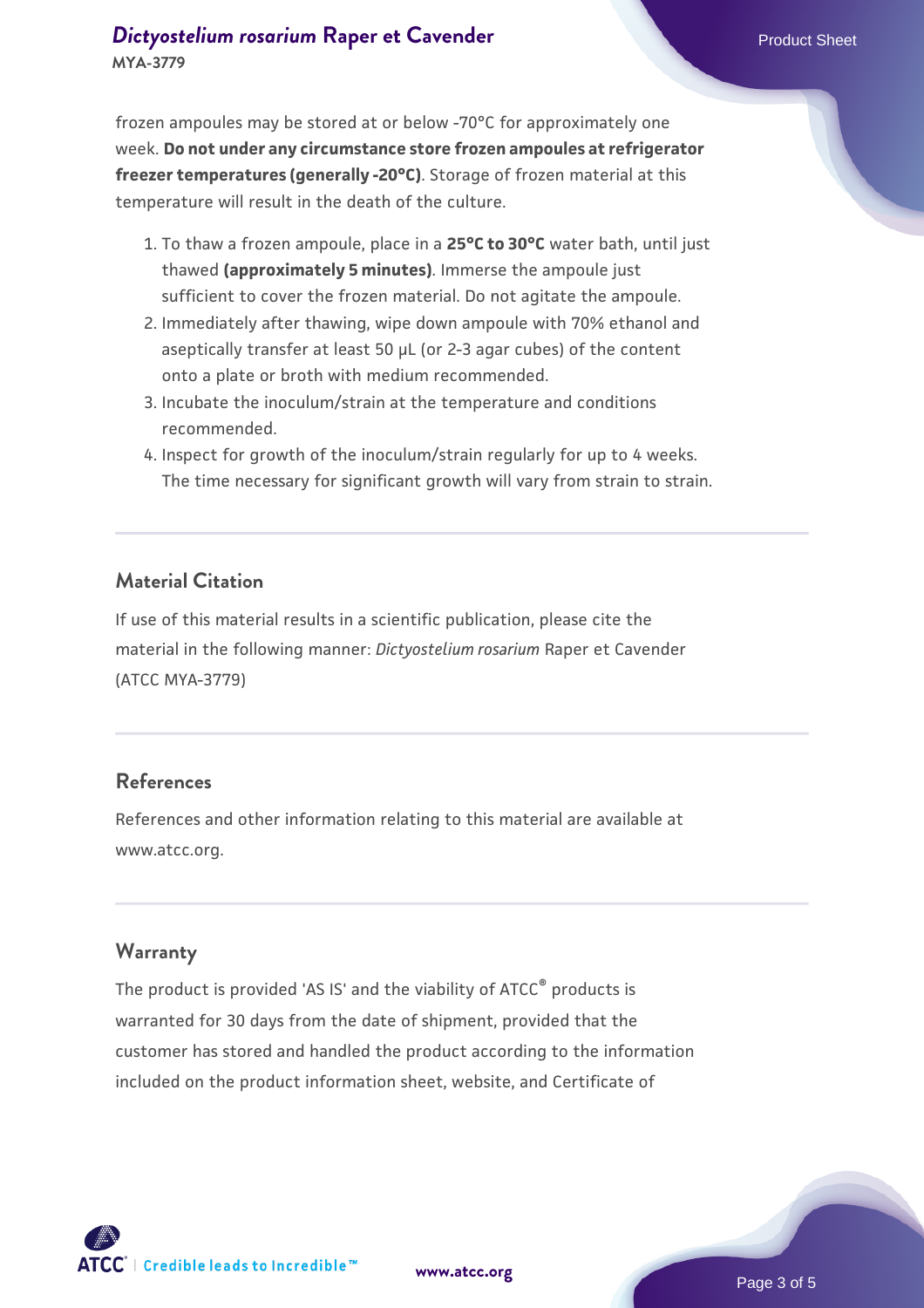#### **[Dictyostelium rosarium](https://www.atcc.org/products/mya-3779) [Raper et Cavender](https://www.atcc.org/products/mya-3779)** Product Sheet **MYA-3779**

Analysis. For living cultures, ATCC lists the media formulation and reagents that have been found to be effective for the product. While other unspecified media and reagents may also produce satisfactory results, a change in the ATCC and/or depositor-recommended protocols may affect the recovery, growth, and/or function of the product. If an alternative medium formulation or reagent is used, the ATCC warranty for viability is no longer valid. Except as expressly set forth herein, no other warranties of any kind are provided, express or implied, including, but not limited to, any implied warranties of merchantability, fitness for a particular purpose, manufacture according to cGMP standards, typicality, safety, accuracy, and/or noninfringement.

#### **Disclaimers**

This product is intended for laboratory research use only. It is not intended for any animal or human therapeutic use, any human or animal consumption, or any diagnostic use. Any proposed commercial use is prohibited without a license from ATCC.

While ATCC uses reasonable efforts to include accurate and up-to-date information on this product sheet, ATCC makes no warranties or representations as to its accuracy. Citations from scientific literature and patents are provided for informational purposes only. ATCC does not warrant that such information has been confirmed to be accurate or complete and the customer bears the sole responsibility of confirming the accuracy and completeness of any such information.

This product is sent on the condition that the customer is responsible for and assumes all risk and responsibility in connection with the receipt, handling, storage, disposal, and use of the ATCC product including without limitation taking all appropriate safety and handling precautions to minimize health or environmental risk. As a condition of receiving the material, the customer agrees that any activity undertaken with the ATCC product and any progeny or modifications will be conducted in compliance with all applicable laws, regulations, and guidelines. This product is provided 'AS IS' with no